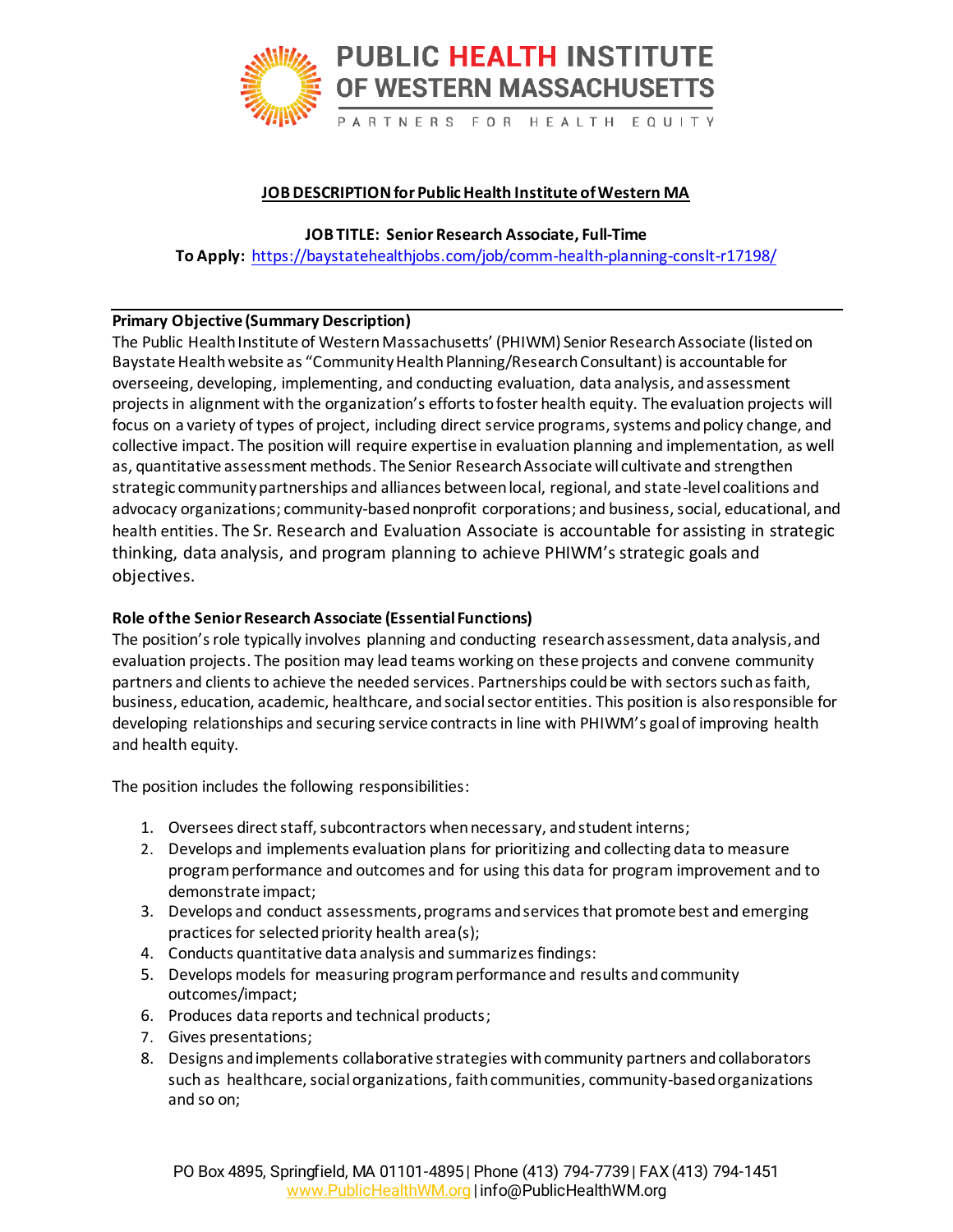

9. Convenes groups using facilitative leadership techniques and offers opportunities and/or shares experiences, perspectives and expertise on issues such as partnership development, meeting planning, facilitation, and conflict management.

### **Performance Expectations (Additional Functions)**

It is expected that the Sr. Research & Evaluation Associate will work under the general supervision of the Director of Community Research and Evaluation and work entails the day-to-day management (including planning, directing and organizing staff, programming and funding responsibility) of research and evaluation programs and activities.

- 1. Programs will meet the objective of the strategic goals and objectives of PHIWM.
- 2. Assessment, evaluation, data analysis, and capacity building activities will adhere to PHIWM standards.
- 3. In conducting research and evaluation activities, they will adhere to a community health planning methodology and planning processes that will result in high quality successful programs.

# **(Qualifications)**

#### **Education and Experience**

*Required:*

- **■** Masters level college degree in Public Health, Public Administration, Public Policy or related area is preferred. Applicant must have five years of relevant experience, including 1-2 years of evaluation experience.
- Quantitative data analysis experience, including statistical analysis.

*Preferred:* 

• 2 years in a role of a program manager or supervisor in a public health or human service program. Have regional leadership presence.

# **Core Competencies (Skills and Competencies)**

The high visibility of this position, both internally and externally, requires that the Senior Research Associate have

- Experience designing and implementing program and initiative evaluations;
- Quantitative data analysis and summary skills;
- Highly proficient writing skills;
- Strong interpersonal, facilitation and collaborative planning skills;
- Proven abilities to work with and within teams;
- Strong written and oral communication skills; bilingual preferred
- A high degree of computer literacy;
- Proficient with data analysis software (e.g. SAS, STATA, R)
- Demonstrated use of community problem-solving skills;
- Demonstrated facilitative leadership experiences in a community setting;
- Strong understanding of the public health environment (including mental health, substance abuse,

violence prevention) and the healthcare environment; and

Strong public presentation skills.

# **About the Public Health Institute of Western MA**